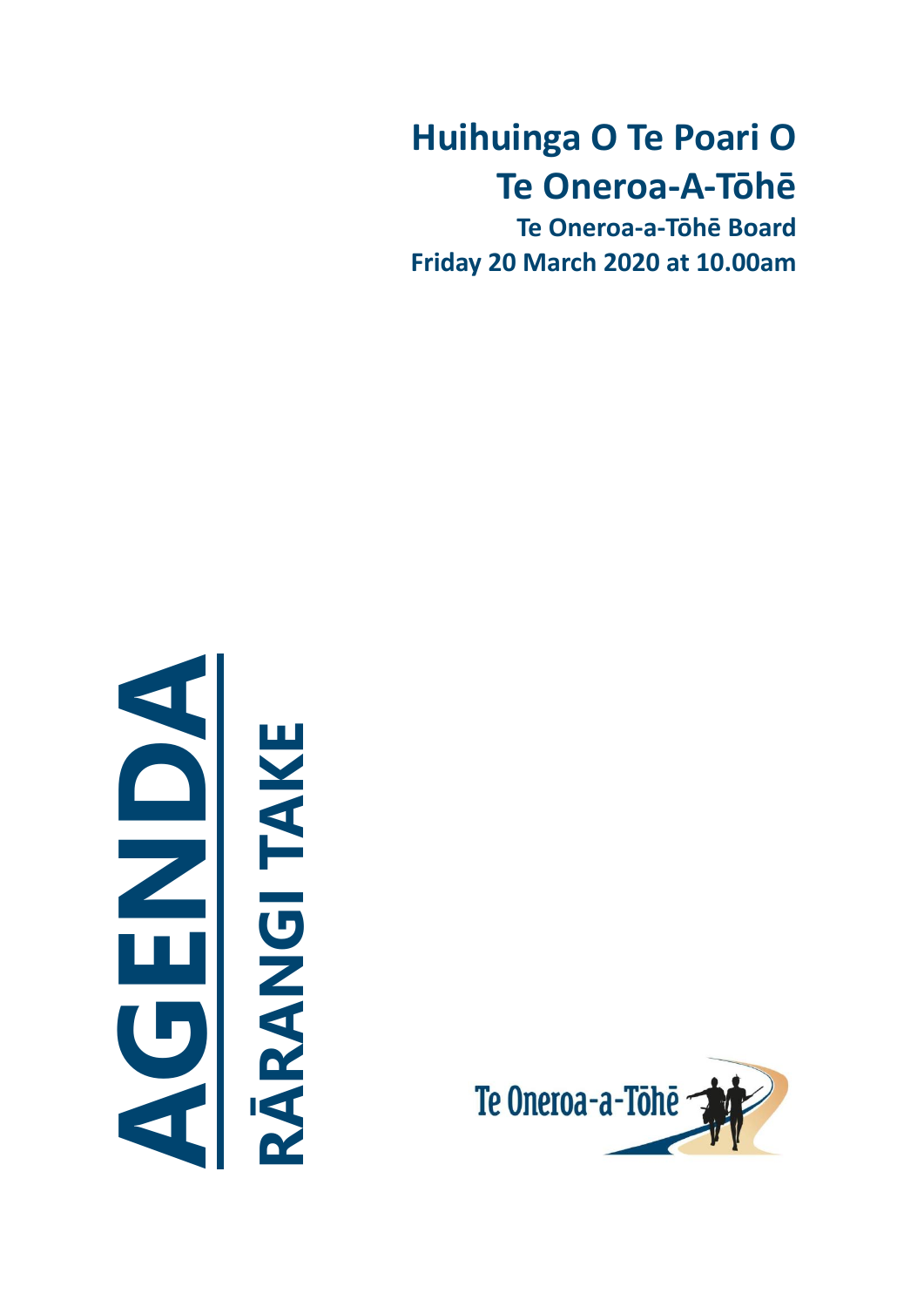# **Rārangi Take O Te Poari Te Oneroa-a-Tōhē Board Agenda**

Meeting to be held in the Banquet Room, Te Ahu Centre cnr State Highway 1 & Matthews Ave, Kaitaia on Friday 20 March 2020, commencing at 10.00am

#### **Recommendations contained in the agenda are NOT decisions of the meeting. Please refer to minutes for resolutions.**

#### **NGĀ MANA WHAKAHAERE MEMBERSHIP OF THE TE ONEROA-A-TŌHĒ BOARD**

Chair, Haami Piripi, Te Rūnanga o Te Rarawa

| Deputy Chair, Cr Mate Radich<br>Far North District Council | Graeme Neho<br>Ngāti Kuri Trust Board                            | John Witana, Te Rūnanga<br>Nui o Te Aupouri Trust |  |  |  |  |  |  |  |  |
|------------------------------------------------------------|------------------------------------------------------------------|---------------------------------------------------|--|--|--|--|--|--|--|--|
| Rangitane Marsden<br>Te Rūnanga o NgaiTakoto               | Cr Colin (Toss) Kitchen<br>Northland Regional Council            | Cr Marty Robinson<br>Northland Regional Council   |  |  |  |  |  |  |  |  |
| Hon John Carter QSO<br>Far North District Council Mayor    |                                                                  |                                                   |  |  |  |  |  |  |  |  |
| KARAKIA / WHAKATAU                                         |                                                                  |                                                   |  |  |  |  |  |  |  |  |
| Item                                                       |                                                                  | Page                                              |  |  |  |  |  |  |  |  |
| 1.0                                                        | NGĀ WHAKAPAHĀ   APOLOGIES                                        |                                                   |  |  |  |  |  |  |  |  |
| John Carter                                                |                                                                  |                                                   |  |  |  |  |  |  |  |  |
| 2.0                                                        | NGA WHAKAPUAKANGA   DECLARATIONS OF CONFLICTS OF INTEREST        |                                                   |  |  |  |  |  |  |  |  |
| <b>WHAKĀTURANGA   PRESENTATION</b><br>3.0                  |                                                                  |                                                   |  |  |  |  |  |  |  |  |
| 3.1                                                        | 'Impacts of mussel spat collector loaders on tuatua and toheroa' | 3                                                 |  |  |  |  |  |  |  |  |
| 4.0                                                        | <b>WHAKĀE NGĀ MINITI   CONFIRMATION OF MINUTES</b>               |                                                   |  |  |  |  |  |  |  |  |

4.1 Confirmation of Minutes [4](#page-3-0)

## **5.0 NGĀ RĪMITI | ITEMS**

5.1 Financial Report [8](#page-7-0)

## **KARAKIA WHAKAMUTUNGA**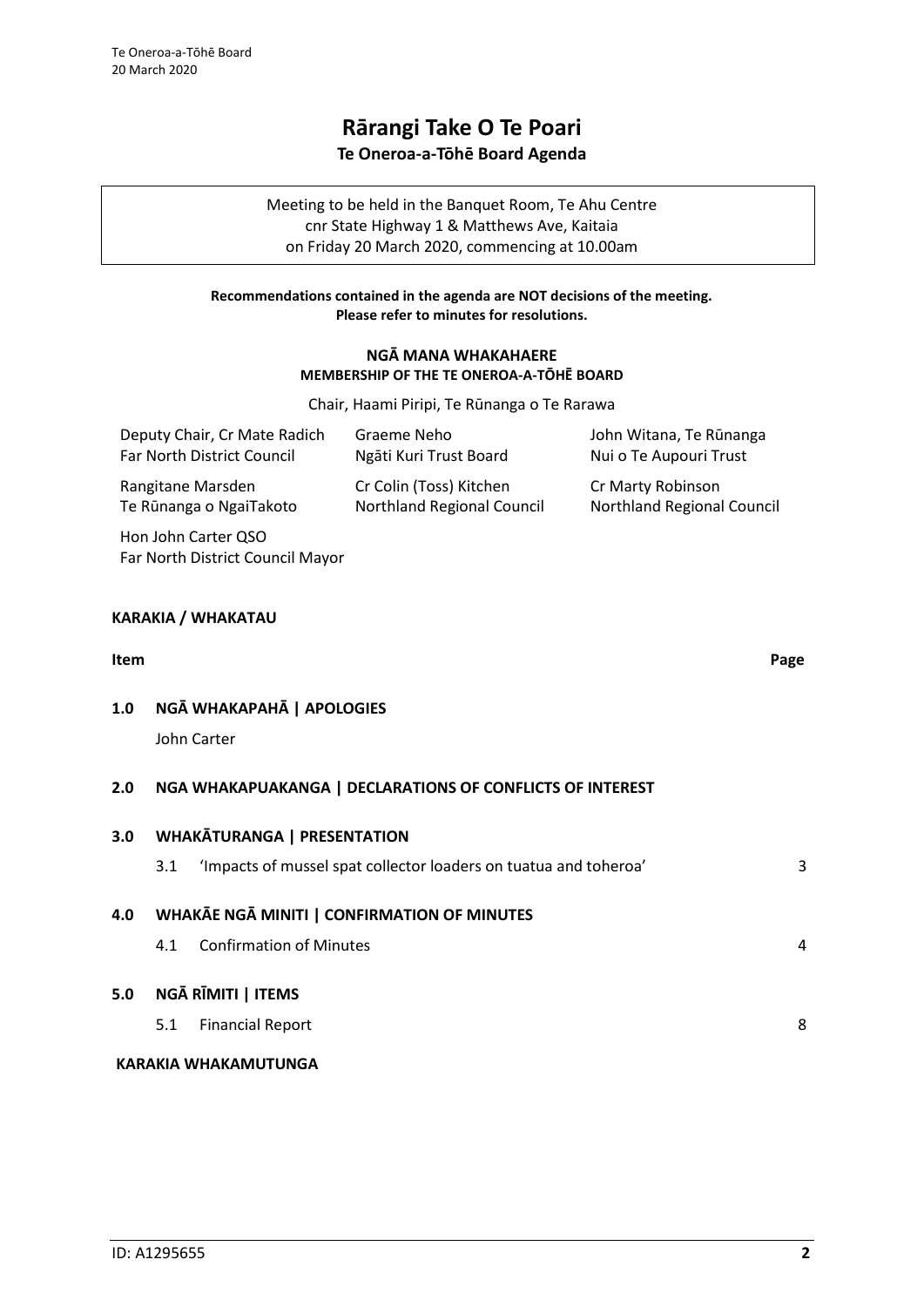# **TITLE: Whakāturanga | Presentation**

**ID:** A1295614

#### **Executive Summary | Whakarāpopototanga**

The topic that will be presented to the Board is listed below.

#### **Tūtohutanga | Recommendation**

That the presentation 'Impacts of mussel spat collector loaders on tuatua and toheroa' by Philip Ross, Marine Ecologist, University of Waikato, be received.

#### **Attachments | Ngā tapirihanga**

Nil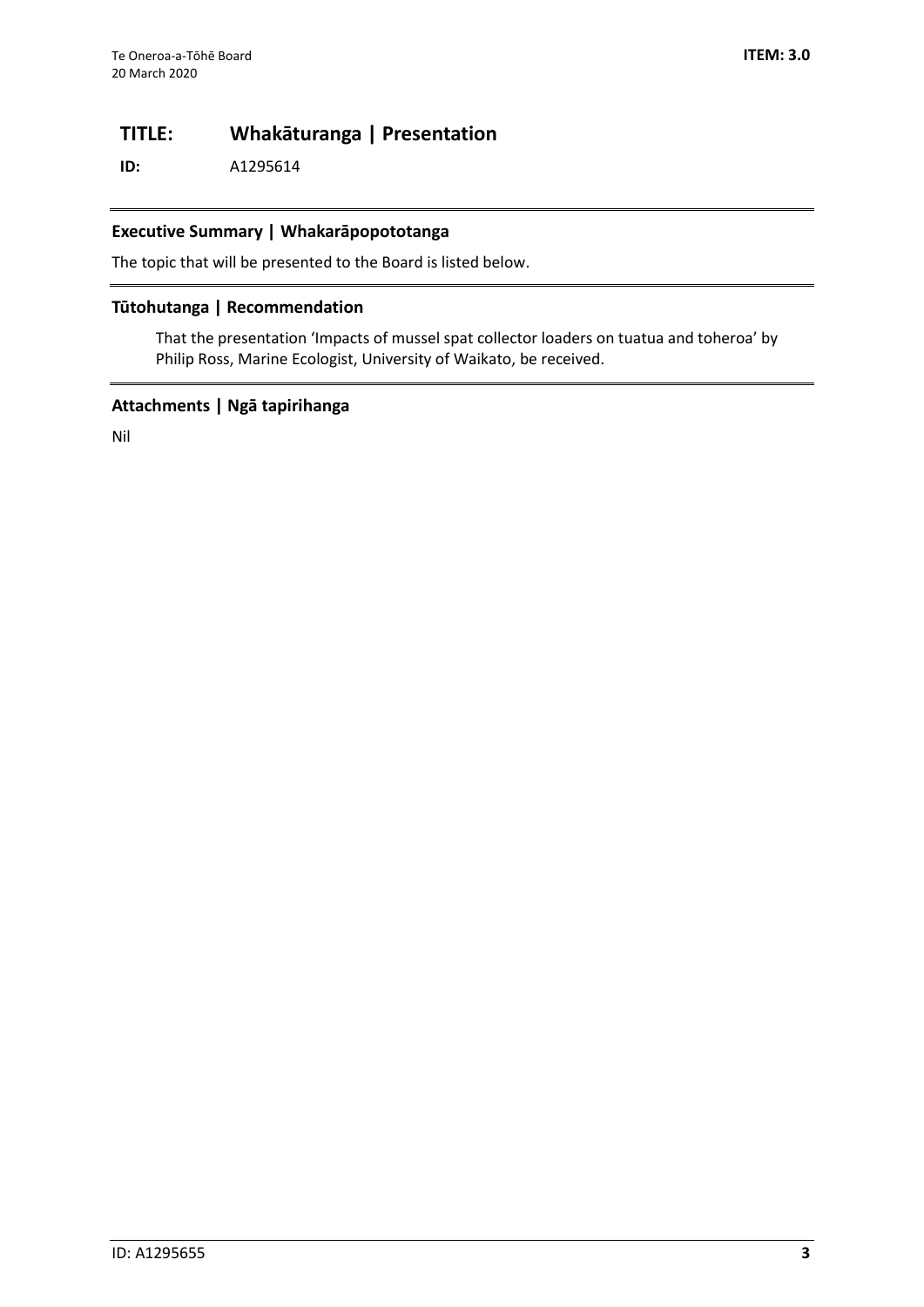# <span id="page-3-0"></span>**TITLE: Confirmation of Minutes**

**ID:** A1295601

**From:** Rachael King, Board Secretary

# **Tūtohutanga | Recommendation**

That the minutes of the Te Oneroa-a-Tōhe Board meeting held on 21 February 2020 be confirmed as a true and correct record.

## **Ngā tapirihanga | Attachments**

Attachment 1: Minutes of Meeting - 21 February 2020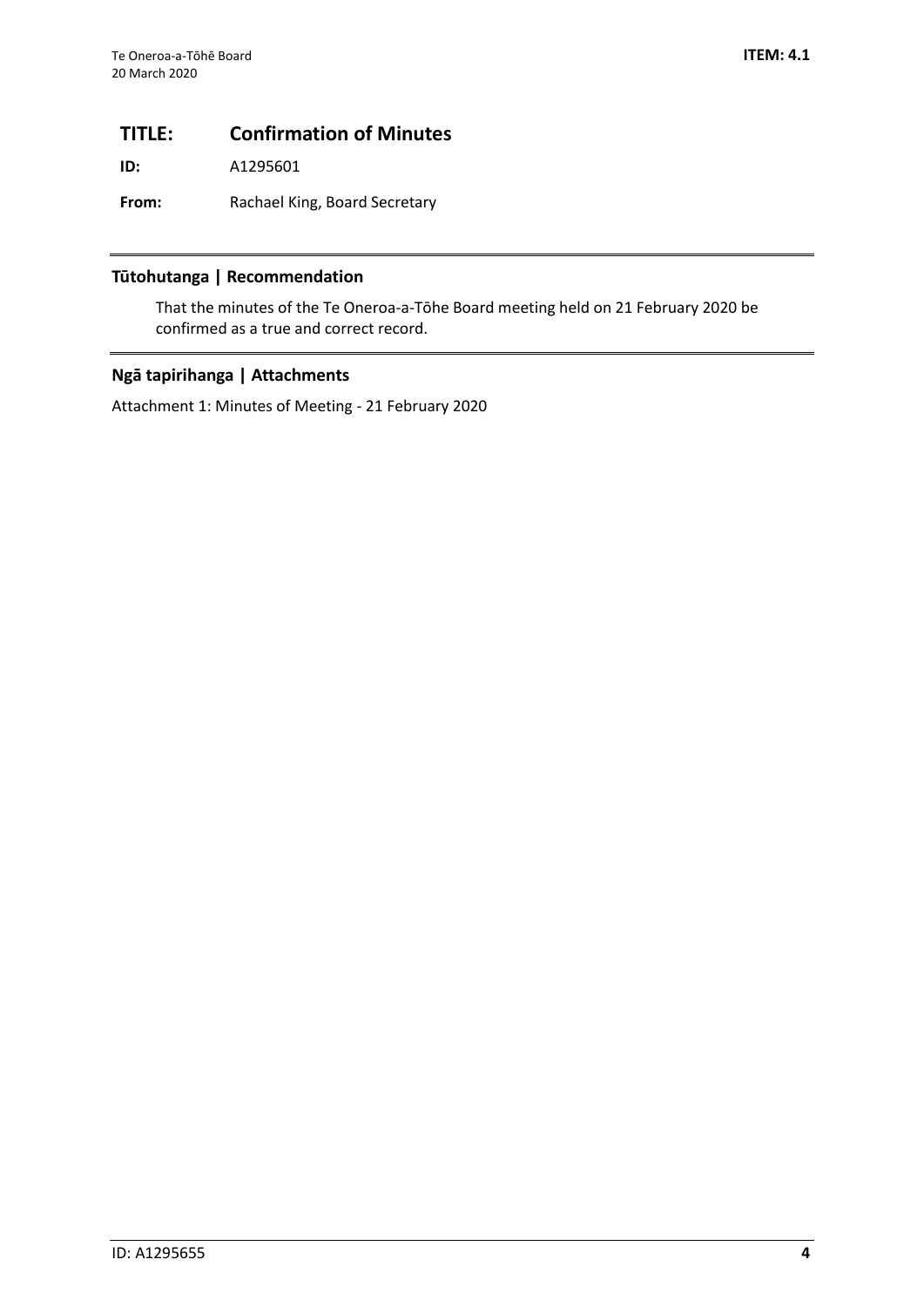Te Oneroa-a-Tōhē Board 21 February 2020

# Ngā Miniti O Te Poari O Te Oneroa-A-Tōhē Te Oneroa-A-Tōhē Board Minutes

| Meeting held at the Te Ahu Centre<br>cnr State Highway 1 & Matthews Ave, Kaitāja<br>on Friday 21 February 2020, commencing at 10.00am |                                                                                                                                                                                                                                                                                                                                                                                                                                                                               |                                                                                                                                                                    |         |  |  |  |  |  |  |
|---------------------------------------------------------------------------------------------------------------------------------------|-------------------------------------------------------------------------------------------------------------------------------------------------------------------------------------------------------------------------------------------------------------------------------------------------------------------------------------------------------------------------------------------------------------------------------------------------------------------------------|--------------------------------------------------------------------------------------------------------------------------------------------------------------------|---------|--|--|--|--|--|--|
| Tuhinga (Present):                                                                                                                    | Haami Piripi<br>Cr Mate Radich<br>Graeme Neho<br>John Witana<br>Hon John Carter QSO                                                                                                                                                                                                                                                                                                                                                                                           | Te Rūnanga o Te Rarawa<br>Far North District Council(Dep Chair)<br>Ngāti Kuri Trust Board<br>Te Rünanga Nui o Te Aupouri Trust<br>Far North District Council Mayor | (Chair) |  |  |  |  |  |  |
| I Tae Mai (In Attendance):<br>Huihuinga i te katoa (Full Meeting)                                                                     |                                                                                                                                                                                                                                                                                                                                                                                                                                                                               |                                                                                                                                                                    |         |  |  |  |  |  |  |
|                                                                                                                                       | TROTR - Bronwyn Bauer-Hunt<br>NRC - Group Manager - Strategy, Governance & Engagement<br>NRC - Strategy, Policy & Planning Manager<br>NRC - Kaiārahi Kaupapa Māori<br>NRC - Strategy, Policy & Planning Administrator (minutes)<br>FNDC - Team Leader, Māori Relationships<br>FNDC - Manager, Te Hono<br><b>FNDC</b> - Policy Planner<br>Steve Sanson, Sanson & Associates<br>David Badham<br>Huihuinga i te wahanga (Part Meeting)<br>Russell McMahon (member of the public) |                                                                                                                                                                    |         |  |  |  |  |  |  |

#### The Chair declared the meeting open at 10.04am.

#### KARAKIA TIMATANGA ME WHAKATAU

Neho / Piripi / Witana

10.12am - John Carter joined the meeting

#### 1.0 NGĀ WKAHAPAHĀ | APOLOGIES

Moved (Radich / Carter)

That the apologies from Cr Colin "Toss" Kitchen and Cr Marty Robinson be received. Carried

Secretarial Note: Auriole Ruka and George Riley also sent their apologies

#### 2.0 NGĀ WHAKAPUAKANGA | DECLARATIONS OF CONFLICTS OF INTEREST

The Chair advised he has been appointed to two national trusts which may have an impact in the future: Manuka Honey National Charitable Trust and National Trust - Spectrum. It was advised that members should make declarations item-by-item as the meeting progressed.

ID: A1292109

 $\mathbf 1$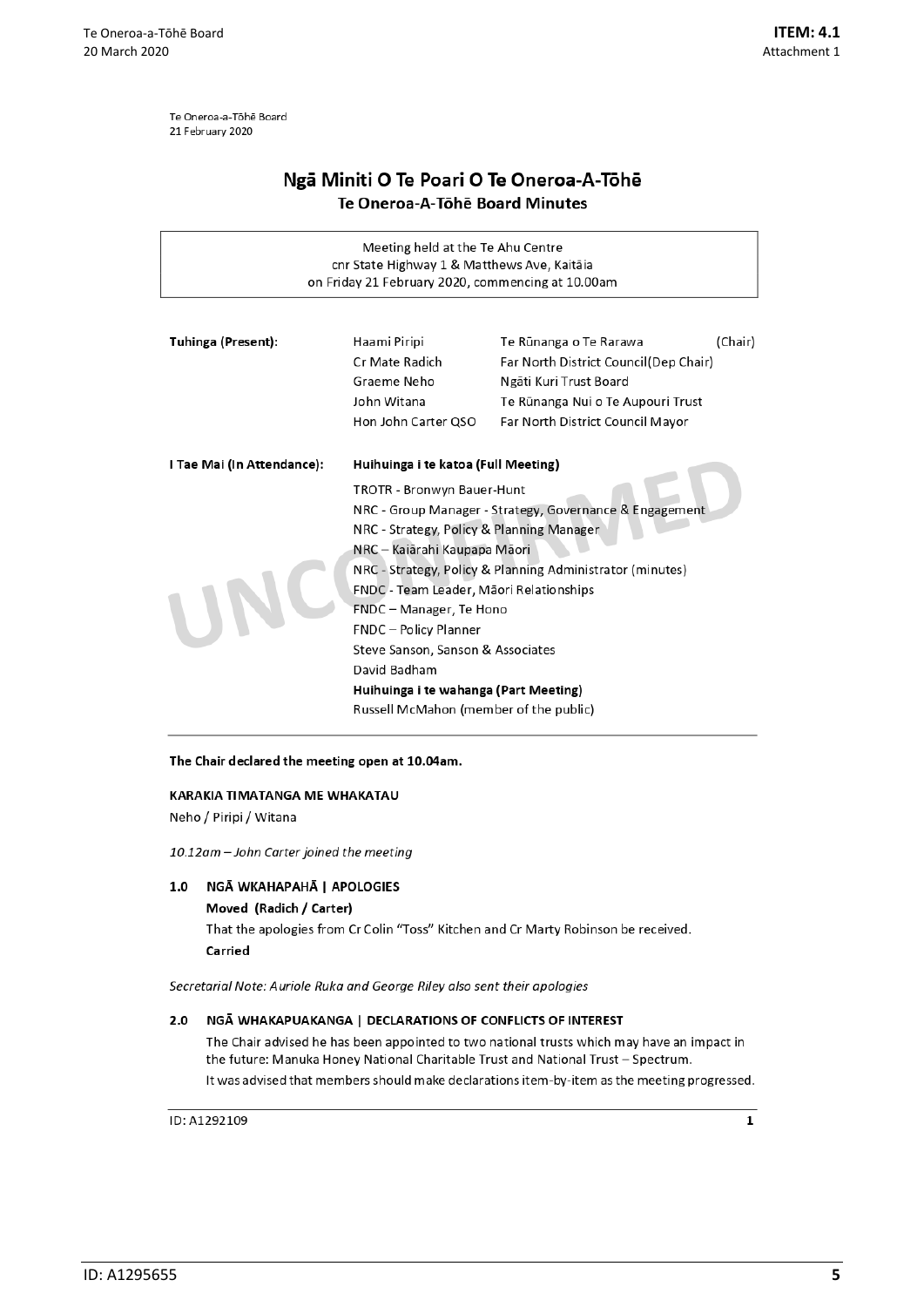Te Oneroa-a-Tōhē Board 21 February 2020

#### WHAKĀE NGĀ MINITI | CONFIRMATION OF MINUTES  $3.0$

#### **Confirmation of Minutes**  $3.1$

ID: A1286172

Report from Rachael King, Board Secretary

#### Moved (Radich / Neho)

That the minutes of the Te Oneroa-a-Tōhe Board meeting held on 6 December 2019 be confirmed as a true and correct record.

Carried

#### **Matters Arising**

Item 4.4: Mussel Spat Collection - feedback has been received from the scientists who conducted research regarding damage to seafood and they wish to present to the next meeting

#### NGĀ RIMITI | ITEMS  $4.0$

Secretarial Note: An additional supplementary item was added to the agenda

#### $4.3$ **Registering for IRD Number**

#### ID: A1288873

Report from Sheila Taylor, Kaiarahi Kaupapa Māori

#### Moved (Carter / Witana)

- That the report 'Registering for IRD Number' by Sheila Taylor, Kaiarahi Kaupapa Māori  $\mathbf{1}$ . and dated 20 February 2020 be received.
- $\overline{2}$ That the Te Oneroa-a-Tōhe Board approve the:
	- a) application for an IRD number;
	- b) registration for GST; and
	- inclusion of the Te Oneroa-a-Tōhe Board into Northland Regional Council's GST c) group.

#### Carried

#### $4.1$ **Update on Summer Engagement**

#### ID: A1286167

#### Report from Auriole Ruka, Kaiwhakahaere Hononga Māori and Sheila Taylor, Kaiarahi Kaupapa Māori

#### Moved (Carter / Witana)

That the report 'Update on Summer Engagement' by Auriole Ruka, Kaiwhakahaere Honoga Māori and Sheila Taylor, Kaiarahi Kaupapa Māori at dated 12 February 2020 be received.

#### Carried

#### 11.15am John Carter and Russell xxxxx left the meeting

#### $4.2$ **Financial Report**

#### ID: A1286184

#### Report from Rachael King, Board Secretary

Unable to formally receive the paper, as the Board no longer has a quorum.

#### ID: A1292109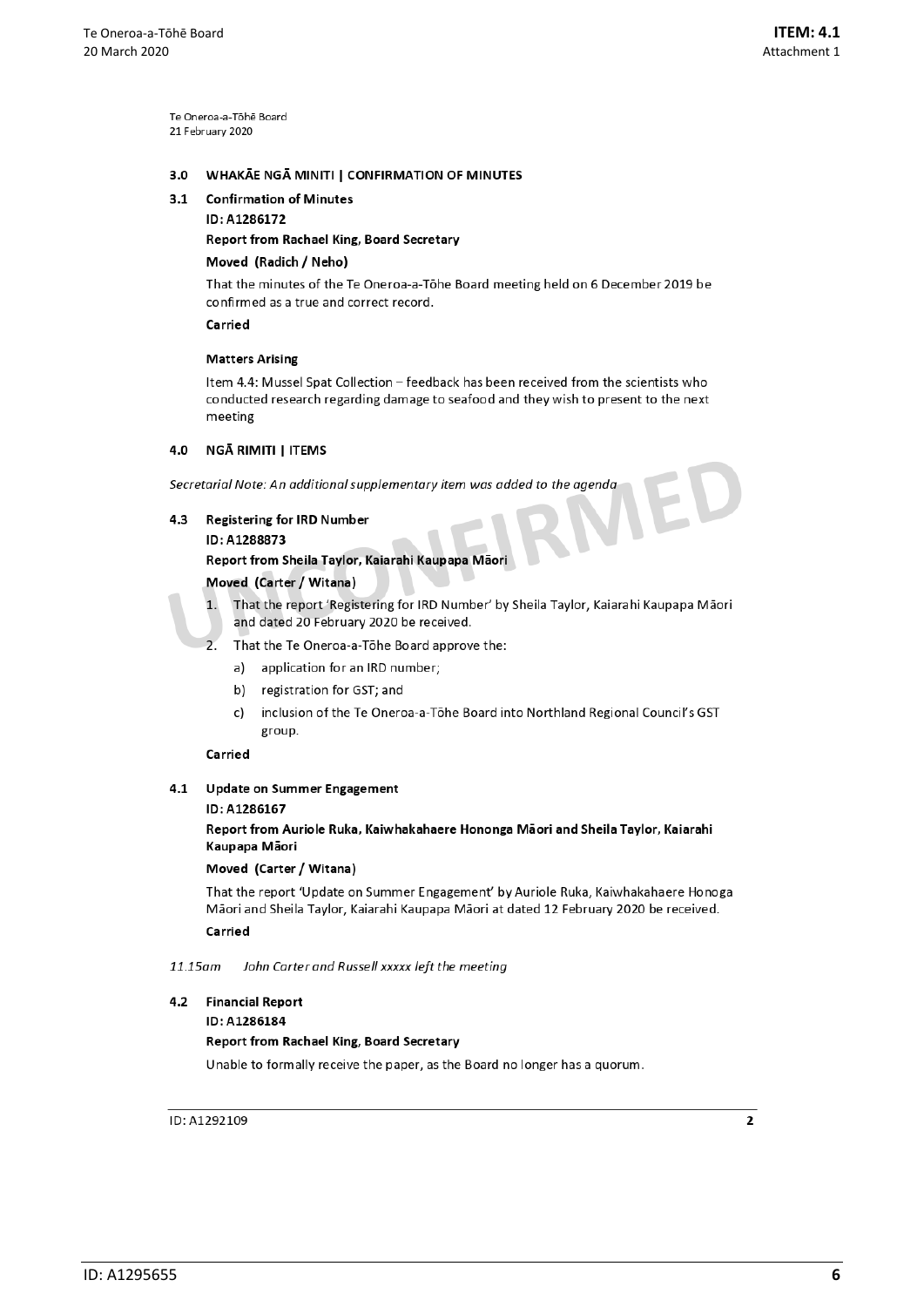Te Oneroa-a-Tōhē Board 21 February 2020

#### **OTHER BUSINESS**

- 1. The Chair advised that he has received a report that 26 creeks have dried up along the beach will require discussion in the future between landowners and the Board
- 2. Anecdotal evidence is that toheroa are suffering due to lack of fresh water on the beach, however, toheroa have returned in areas where there are no pine trees, and where there is a significant catchment of water
- Has been working with Climate Change and the Iwi Chairs national Forum has received  $3.$ information regarding major coastal change due to the warming environment - Te Oneroa-a-Tōhe is an excellent predictive tool for underwater change - a lot of modelling been done through work with GreenPeace
- 4. Also, increasing numbers of people walking the length of the beach  $-$  no facilities available for what is a three-and-a-half day walk, which ties in to concerns around fishermen camping on the beach during events such as fishing competitions etc.

# The meeting concluded at 11.33am UNCONFIRMED

ID: A1292109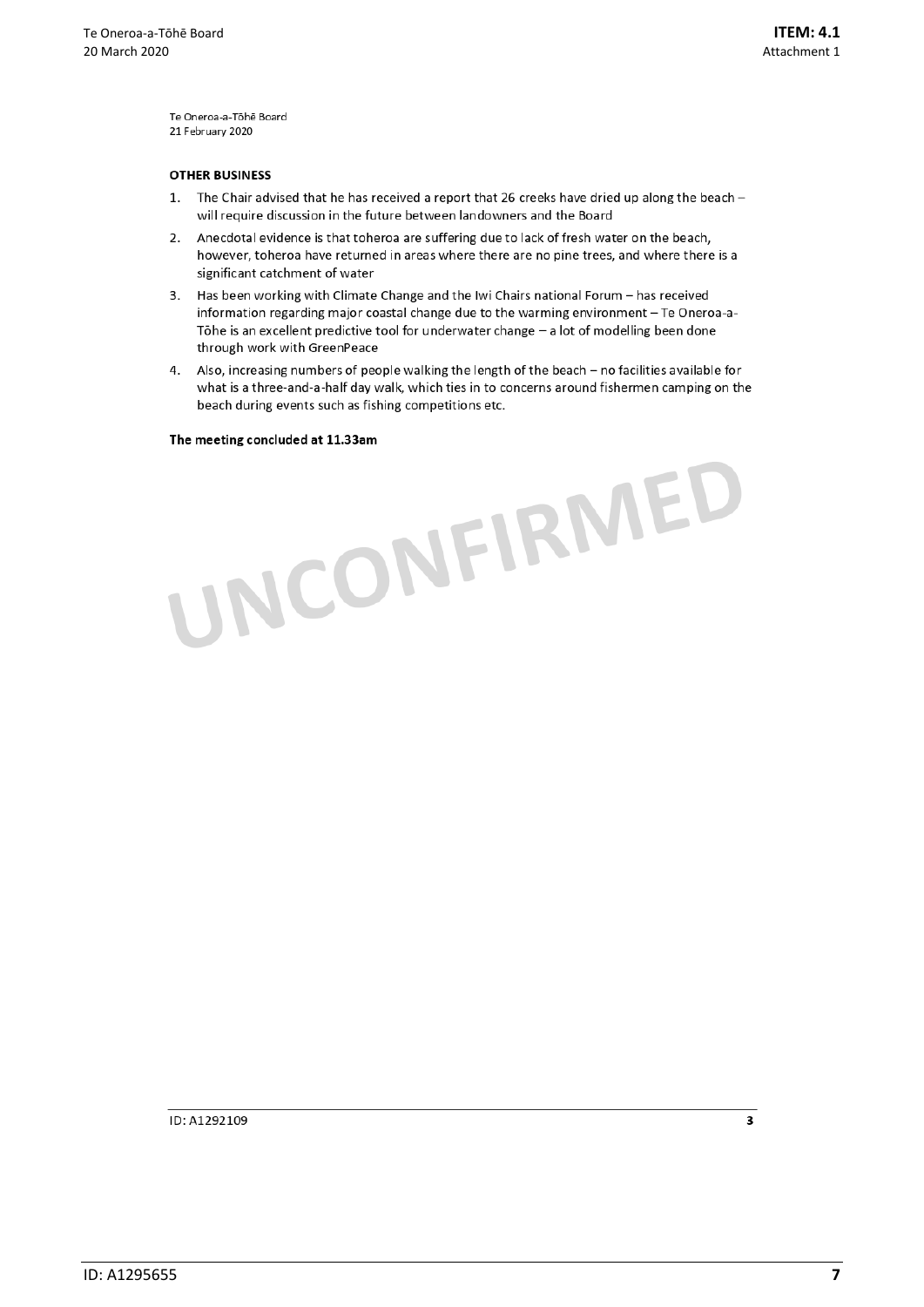# <span id="page-7-0"></span>**TITLE: Financial Report**

**ID:** A1295599

From: Rachael King, Board Secretary

## **Whakarāpopototanga | Executive Summary**

The purpose of this report is to provide the financial statement of the Te Oneroa-a-Tōhe Board for the period ending 29 February 2020.

## **Tūtohutanga | Recommendation**

That the 'Financial Report' by Rachael King, Board Secretary and dated 13 March 2020, be received.

## **Tuhinga | Background**

A detailed Financial Report is provided as Attachment 1.

In summary, to date the Board has expended \$122,457.56 from the following funds:

| 1. Board Operational Fund | \$150,000 | \$110,607.74 remaining |
|---------------------------|-----------|------------------------|
| 2. Plan Development Fund  | \$250,000 | \$166,934.70 remaining |

## **Ngā tapirihanga | Attachments**

Attachment 1: Financial Report - as at 29 February 2020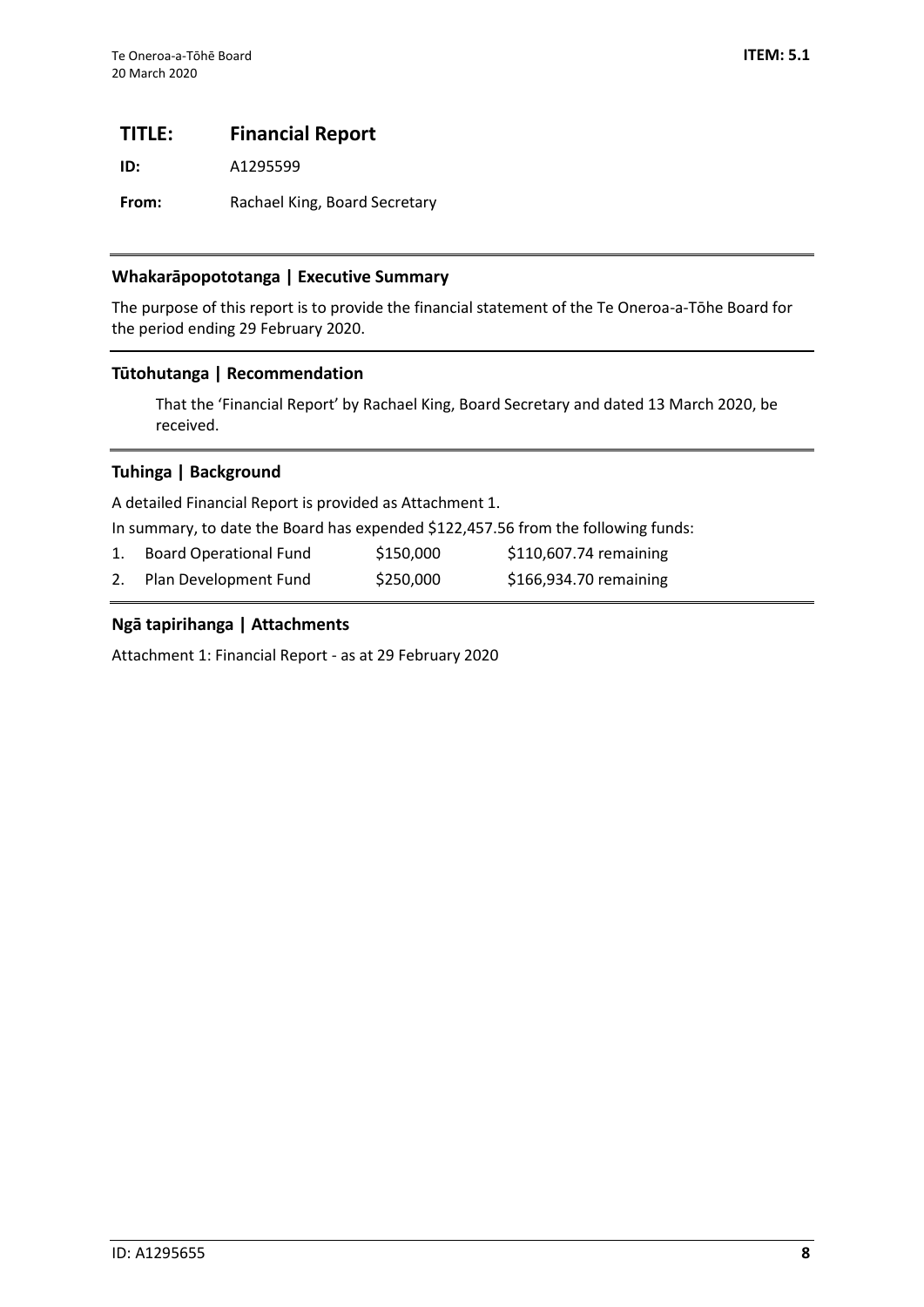|        |                                                                                               | TOTAL (A/c 00-6259) |                    |                     | <b>OPERATIONS (CC4701)</b> |                          |                     |  |
|--------|-----------------------------------------------------------------------------------------------|---------------------|--------------------|---------------------|----------------------------|--------------------------|---------------------|--|
| Period | Actual Income and Expenditure as at 29 February 2020 (NZ\$ GST exclusive)                     | Income              | <b>Expenditure</b> | <b>Fund Balance</b> | Income                     | <b>Expenditure</b>       | <b>Fund Balance</b> |  |
|        | OPENING BALANCE - 1 JULY 2019                                                                 |                     |                    | 329,427.07          |                            |                          | 120,843.90          |  |
|        | Income                                                                                        |                     |                    |                     |                            |                          |                     |  |
| 1      | Interest July 19                                                                              | 459.67              |                    |                     | 169.35                     |                          |                     |  |
| 2      | Interest August 19                                                                            | 457.33              |                    |                     | 166.61                     |                          |                     |  |
| 3      | Interest September 19                                                                         | 440.24              |                    |                     | 160.76                     |                          |                     |  |
|        | Interest October 19                                                                           | 436.80              |                    |                     | 158.33                     |                          |                     |  |
| 5      | Interest November 19                                                                          | 425.52              |                    |                     | 150.76                     |                          |                     |  |
| 6      | Interest December 19                                                                          | 417.56              |                    |                     | 154.72                     |                          |                     |  |
|        | Interest January 20                                                                           | 441.32              |                    |                     | 154.94                     |                          |                     |  |
| 8      | Interest February 20                                                                          | 401.62              |                    |                     | 139.83                     |                          |                     |  |
|        |                                                                                               |                     |                    | 3,480.05            |                            |                          | 1,255.28            |  |
|        | <b>Less Payments</b>                                                                          |                     |                    |                     |                            |                          |                     |  |
| 2      | PR 1255 Monthly Aug 2019 Jilla Commitments TOT board                                          |                     | 550.00             |                     |                            | 550.00                   |                     |  |
| 2      | PR 1255 Monthly Aug 2019 Jilla Commitments TOT board                                          |                     | 360.00             |                     |                            | 360.00                   |                     |  |
| 2      | 19-07 Room Hire TOATB Board Meetings Charitab                                                 |                     | 86.96              |                     |                            | 86.96                    |                     |  |
| 2      | 19-07 Room Hire TOATB Board Meetings Charitab                                                 |                     | 176.54             |                     |                            | 176.54                   |                     |  |
| 2      | 31-07 Air NZ Travelcard                                                                       |                     | 952.00             |                     |                            | 952.00                   |                     |  |
| 2      | 31-07 B&A Consultant service                                                                  |                     | 4,608.22           |                     |                            |                          |                     |  |
|        | 18-07 BrandStand NZ TOATB 2 Pull up banners                                                   |                     | 1,189.55           |                     |                            |                          |                     |  |
| 1      | 11-07 CaldersTOATB Booklets                                                                   |                     | 225.29             |                     |                            |                          |                     |  |
| 2      | 04-07 TOATB OfficeMax17678829                                                                 |                     | 1,176.70           |                     |                            | $\overline{\phantom{a}}$ |                     |  |
| 2      | 22-07 TOATB OfficeMax17742268                                                                 |                     | 30.72              |                     |                            | $\overline{\phantom{a}}$ |                     |  |
| 2      | 22-07 TOATB OfficeMax17742268                                                                 |                     | 30.72              |                     |                            |                          |                     |  |
| 2      | 22-07 TOATB OfficeMax17742268                                                                 |                     | 38.45              |                     |                            | $\overline{\phantom{a}}$ |                     |  |
| 2      | 31-07 TOTAB Consultation (Inv # 0732)                                                         |                     | 104.35             |                     |                            | $\overline{\phantom{a}}$ |                     |  |
| 2      | 20-08 Houhora Big Game food (Inv# 409)                                                        |                     | 300.00             |                     |                            |                          |                     |  |
| 3      | <b>TOATB Northland Rentals</b>                                                                |                     | 517.30             |                     |                            | 517.30                   |                     |  |
| 3      | 26.08.2019 TOATB                                                                              |                     | 850.00             |                     |                            |                          |                     |  |
| 3      | Catering - TOATB - Feb 2019 Te Ahu Charitab                                                   |                     | 214.37             |                     |                            | $\overline{\phantom{a}}$ |                     |  |
| 3      | Room Hire Te Ahu Charitab                                                                     |                     | 86.96              |                     |                            | ٠                        |                     |  |
| 3      | Catering - TOATB - 22 March 2019 Te Ahu Charitab                                              |                     | 201.76             |                     |                            |                          |                     |  |
| 3      | Cafe - additional coffee Te Ahu Charitab                                                      |                     | 31.28              |                     |                            | $\overline{a}$           |                     |  |
| 3      | Room Hire Te Ahu Charitab                                                                     |                     | 86.96              |                     |                            | $\overline{\phantom{a}}$ |                     |  |
| 3      | Catering - TOATB - 24 May 2019 Te Ahu Charitab                                                |                     | 108.70             |                     |                            | $\overline{\phantom{a}}$ |                     |  |
| 3      | Room Hire Te Ahu Charitab                                                                     |                     | 86.96              |                     |                            | $\overline{\phantom{a}}$ |                     |  |
| Δ      | 30-09 TOATB Haami Pripi flights                                                               |                     | 1,111.73           |                     |                            | 1,111.73                 |                     |  |
|        | PR1264 Monthly Oct 2019 jilla Committee TOAT Board                                            |                     | 2,750.00           |                     |                            | 2,750.00                 |                     |  |
|        | PR1264 Monthly Oct 2019 jilla Chairman TOAT Board                                             |                     | 1,440.00           |                     |                            | 1,440.00                 |                     |  |
|        |                                                                                               |                     | 417.09             |                     |                            | 417.09                   |                     |  |
|        | PR1264 Monthly Oct 2019 jilla Mileage TOAT Board<br>30-09 Consultancy Services                |                     | 7,427.00           |                     |                            | $\overline{\phantom{a}}$ |                     |  |
|        |                                                                                               |                     |                    |                     |                            |                          |                     |  |
|        | 30-09 Catering - TOATB - 20 September 2019 Te Ahu Charitab<br>30-09 Room Hire Te Ahu Charitab |                     | 130.44<br>86.40    |                     |                            | $\overline{\phantom{a}}$ |                     |  |
|        |                                                                                               |                     |                    |                     |                            | $\overline{\phantom{a}}$ |                     |  |
| 5      | 31.08 B&A Consutant Recharge                                                                  |                     | 3,569.57           |                     |                            | $\overline{\phantom{a}}$ |                     |  |
| 5      | 11.07.2019 TOARB Consultation Print 282021                                                    |                     | 225.29             |                     |                            | $\overline{\phantom{a}}$ |                     |  |
| 5      | Catering Te Ahu Charitab                                                                      |                     | 130.44             |                     |                            | $\overline{\phantom{a}}$ |                     |  |
| 5      | Room Hire Te Ahu Charitab                                                                     |                     | 86.96              |                     |                            | ٠                        |                     |  |
| 5      | Coffee Te Ahu Charitab                                                                        |                     | 30.43              |                     |                            | $\overline{\phantom{a}}$ |                     |  |
| 5      | Haami Pripi TOATB                                                                             |                     | 1,059.83           |                     |                            | 1,059.83                 |                     |  |

#### **ITEM: 5.1** Attachment 1

| PLAN DEVELOPMENT (CC4702) |             |                     |  |  |  |  |  |  |  |
|---------------------------|-------------|---------------------|--|--|--|--|--|--|--|
| Income                    | Expenditure | <b>Fund Balance</b> |  |  |  |  |  |  |  |
|                           |             | 208,583.17          |  |  |  |  |  |  |  |
|                           |             |                     |  |  |  |  |  |  |  |
| 290.32                    |             |                     |  |  |  |  |  |  |  |
| 290.73                    |             |                     |  |  |  |  |  |  |  |
| 279.48                    |             |                     |  |  |  |  |  |  |  |
| 278.48                    |             |                     |  |  |  |  |  |  |  |
| 274.76                    |             |                     |  |  |  |  |  |  |  |
| 262.83                    |             |                     |  |  |  |  |  |  |  |
| 286.38                    |             |                     |  |  |  |  |  |  |  |
| 261.79                    |             |                     |  |  |  |  |  |  |  |
|                           |             | 2,224.77            |  |  |  |  |  |  |  |
|                           |             |                     |  |  |  |  |  |  |  |
|                           |             |                     |  |  |  |  |  |  |  |
|                           |             |                     |  |  |  |  |  |  |  |
|                           |             |                     |  |  |  |  |  |  |  |
|                           |             |                     |  |  |  |  |  |  |  |
|                           |             |                     |  |  |  |  |  |  |  |
|                           | 4,608.22    |                     |  |  |  |  |  |  |  |
|                           | 1,189.55    |                     |  |  |  |  |  |  |  |
|                           | 225.29      |                     |  |  |  |  |  |  |  |
|                           | 1,176.70    |                     |  |  |  |  |  |  |  |
|                           | 30.72       |                     |  |  |  |  |  |  |  |
|                           | 30.72       |                     |  |  |  |  |  |  |  |
|                           | 38.45       |                     |  |  |  |  |  |  |  |
|                           | 104.35      |                     |  |  |  |  |  |  |  |
|                           | 300.00      |                     |  |  |  |  |  |  |  |
|                           |             |                     |  |  |  |  |  |  |  |
|                           | 850.00      |                     |  |  |  |  |  |  |  |
|                           | 214.37      |                     |  |  |  |  |  |  |  |
|                           | 86.96       |                     |  |  |  |  |  |  |  |
|                           | 201.76      |                     |  |  |  |  |  |  |  |
|                           | 31.28       |                     |  |  |  |  |  |  |  |
|                           | 86.96       |                     |  |  |  |  |  |  |  |
|                           | 108.70      |                     |  |  |  |  |  |  |  |
|                           | 86.96       |                     |  |  |  |  |  |  |  |
|                           |             |                     |  |  |  |  |  |  |  |
|                           |             |                     |  |  |  |  |  |  |  |
|                           |             |                     |  |  |  |  |  |  |  |
|                           |             |                     |  |  |  |  |  |  |  |
|                           | 7,427.00    |                     |  |  |  |  |  |  |  |
|                           | 130.44      |                     |  |  |  |  |  |  |  |
|                           | 86.40       |                     |  |  |  |  |  |  |  |
|                           | 3,569.57    |                     |  |  |  |  |  |  |  |
|                           | 225.29      |                     |  |  |  |  |  |  |  |
|                           | 130.44      |                     |  |  |  |  |  |  |  |
|                           | 86.96       |                     |  |  |  |  |  |  |  |
|                           | 30.43       |                     |  |  |  |  |  |  |  |
|                           |             |                     |  |  |  |  |  |  |  |